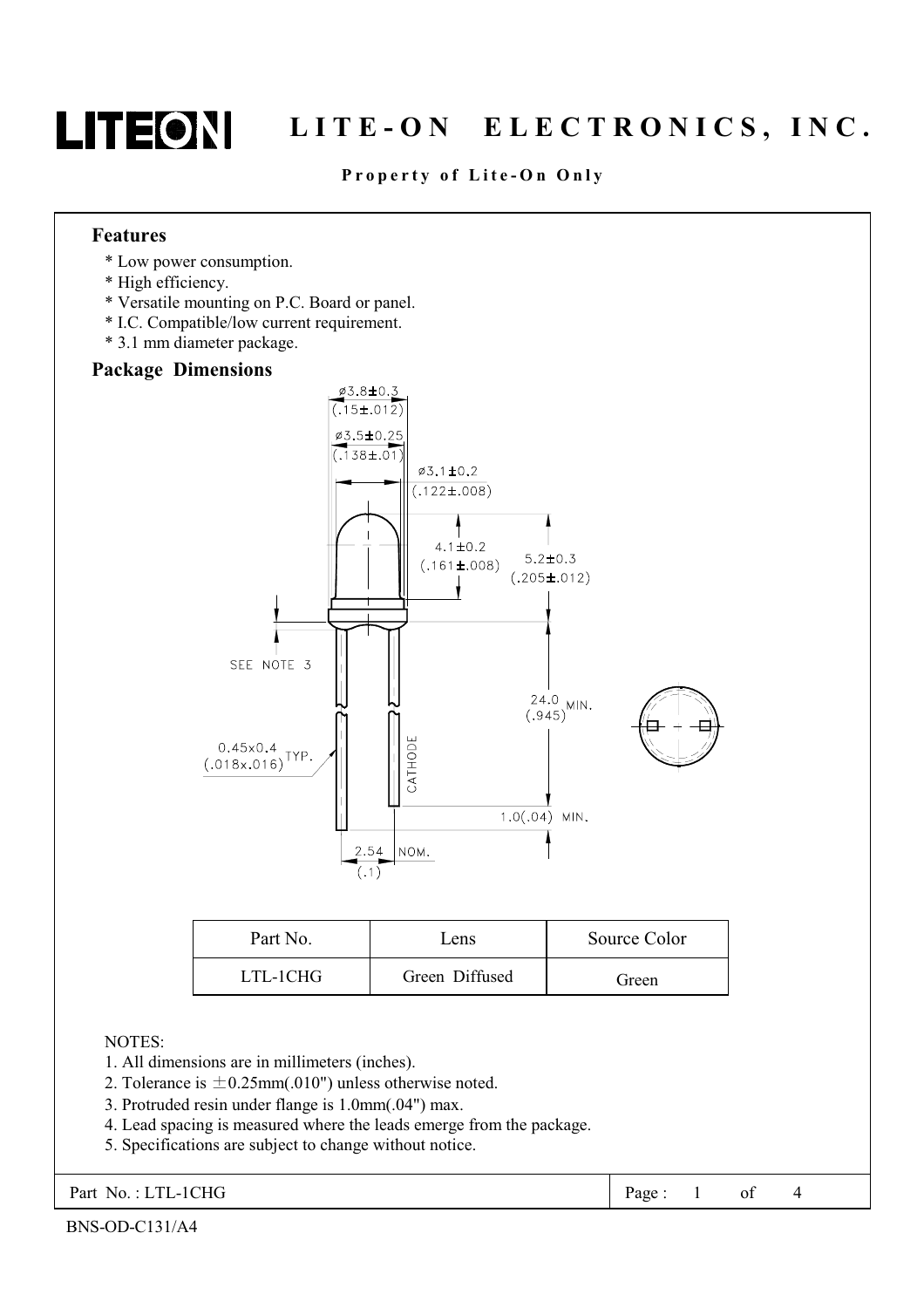

# LITEON LITE-ON ELECTRONICS, INC.

# Property of Lite-On Only

| Parameter                                                      | <b>Maximum Rating</b>      | Unit |
|----------------------------------------------------------------|----------------------------|------|
| Power Dissipation                                              | 100                        | mW   |
| Peak Forward Current<br>$(1/10$ Duty Cycle, 0.1ms Pulse Width) | 120                        | mA   |
| <b>Continuous Forward Current</b>                              | 30                         | mA   |
| Derating Linear From 50°C                                      | 0.4                        | mA/C |
| Reverse Voltage                                                | 5                          | V    |
| <b>Operating Temperature Range</b>                             | -55°C to + $100^{\circ}$ C |      |
| <b>Storage Temperature Range</b>                               | -55°C to + $100^{\circ}$ C |      |
| Lead Soldering Temperature<br>$[1.6mm(.063")$ From Body]       | 260°C for 5 Seconds        |      |

| Part No.: LTL-1CHG | Page: $2$ of $4$ |  |  |  |
|--------------------|------------------|--|--|--|
|--------------------|------------------|--|--|--|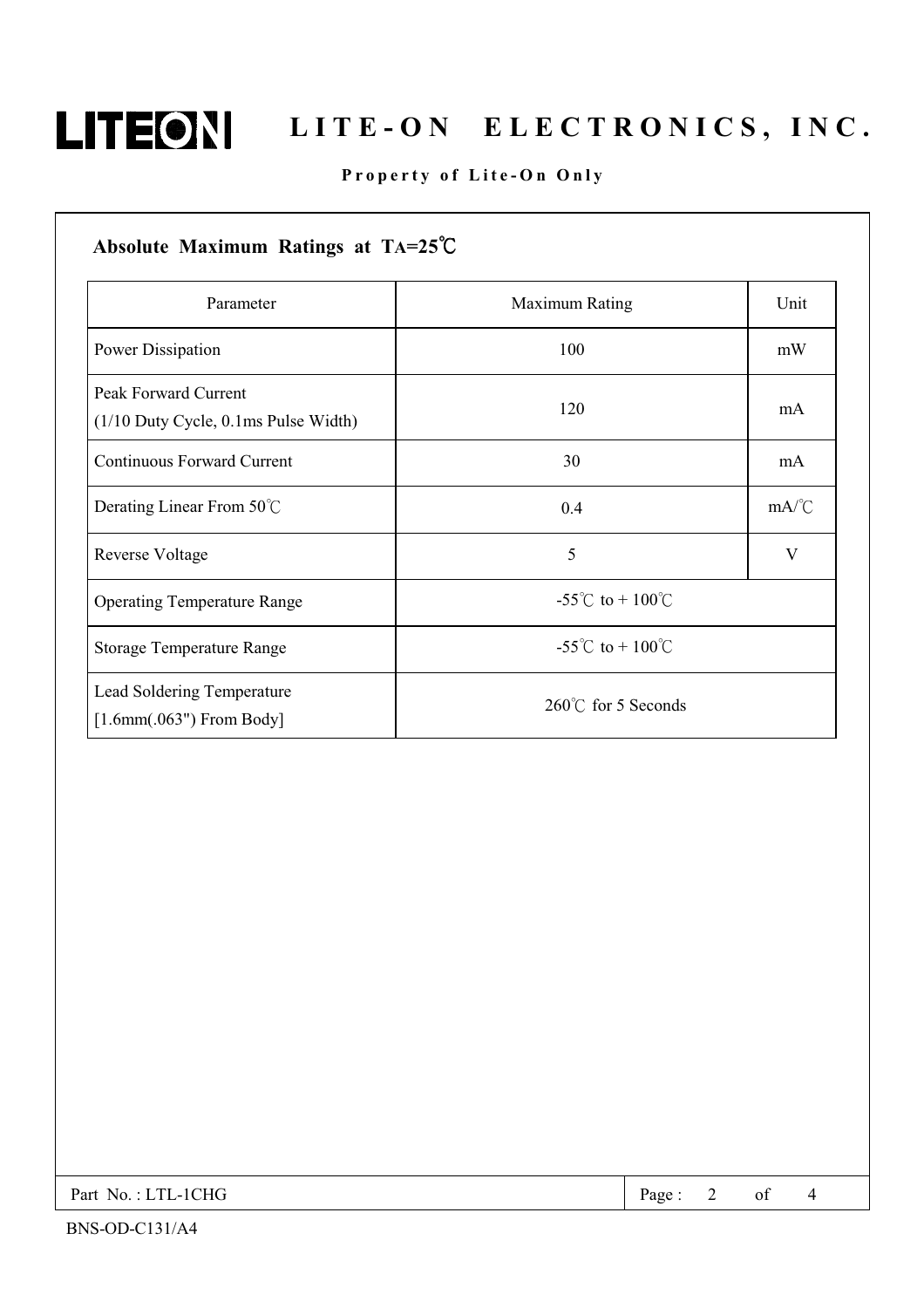

# LITE-ON ELECTRONICS, INC.

# Property of Lite-On Only

| Electrical Optical Characteristics at TA=25°C |                  |      |      |      |         |                              |
|-----------------------------------------------|------------------|------|------|------|---------|------------------------------|
| Parameter                                     | Symbol           | Min. | Typ. | Max. | Unit    | <b>Test Condition</b>        |
| Luminous Intensity                            | Iv               | 3.7  | 12.6 |      | mcd     | $I_F = 10mA$<br>Note $1,4$   |
| Viewing Angle                                 | $2 \theta_{1/2}$ |      | 60   |      | deg     | Note $2$ (Fig.6)             |
| Peak Emission Wavelength                      | $\lambda P$      |      | 565  |      | nm      | Measurement<br>@Peak (Fig.1) |
| Dominant Wavelength                           | $\lambda$ d      |      | 569  |      | nm      | Note 3                       |
| Spectral Line Half-Width                      | $\Delta \lambda$ |      | 30   |      | nm      |                              |
| Forward Voltage                               | $V_{\mathrm{F}}$ |      | 2.1  | 2.6  | V       | $I_F = 20mA$                 |
| Reverse Current                               | $\rm I\!R$       |      |      | 100  | $\mu$ A | $V_R = 5V$                   |
| Capacitance                                   | $\mathcal{C}$    |      | 35   |      | pF      | $V_F = 0$ , $f = 1MHz$       |

Note: 1. Luminous intensity is measured with a light sensor and filter combination that approximates the CIE (Commission International De L'Eclairage) eye-response curve.

- 2.  $\theta$  1/2 is the off-axis angle at which the luminous intensity is half the axial luminous intensity.
- 3. The dominant wavelength,  $\lambda_d$  is derived from the CIE chromaticity diagram and represents the single wavelength which defines the color of the device.
- 4. The Iv guarantee should be added  $\pm 15\%$ .

 $\overline{4}$